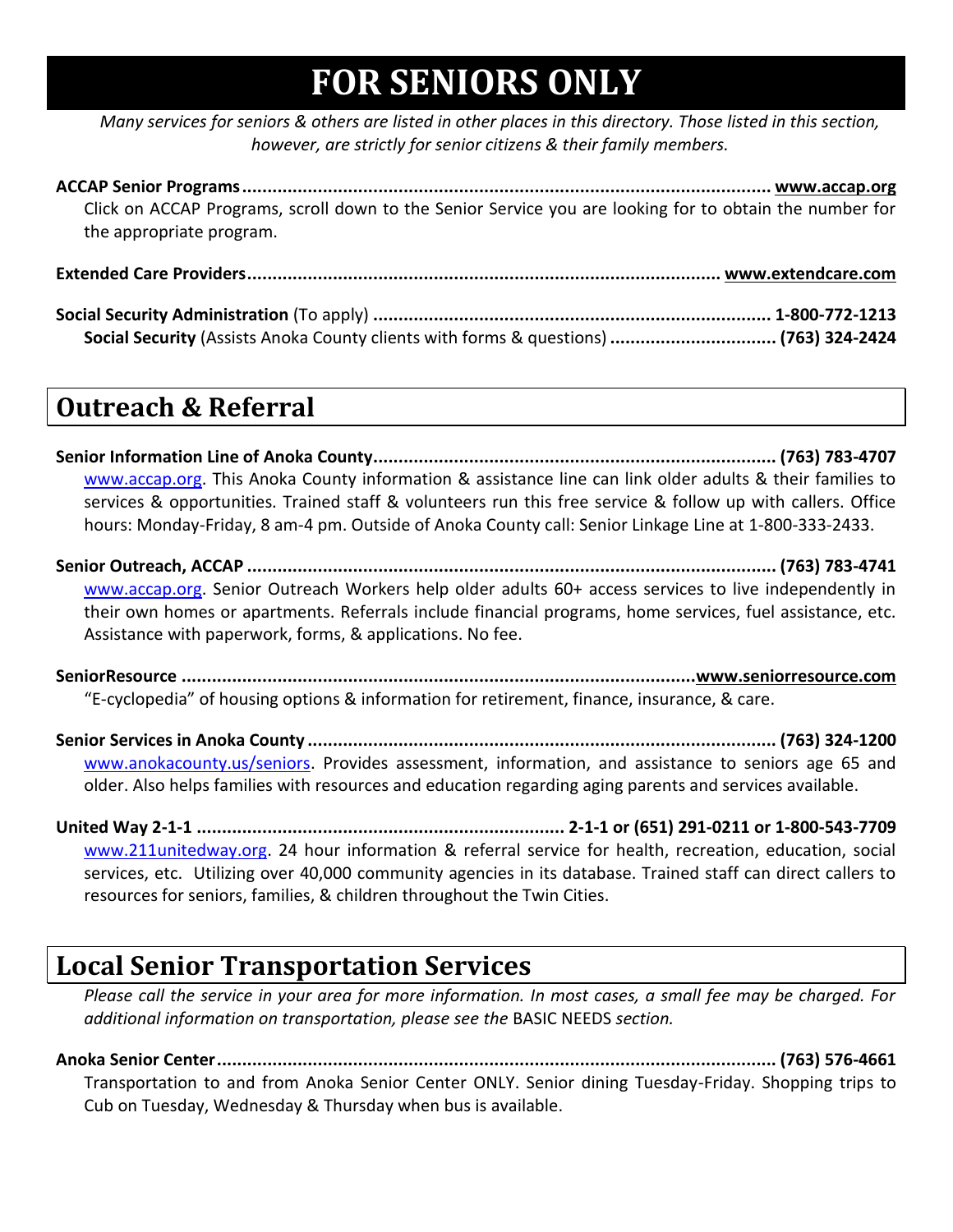**Anoka County Transit ............................................................................................................ (763) 324-3250** [www.anokacounty.us/transit.](http://www.anokacounty.us/transit) Anoka County only. Accessible to the disabled & wheelchairs.

**Fixed route schedule information from Metro Transit ....................................................... (612) 373-3333 Transit Link reservations & cancellations,** 7:00am-3:30pm Mon-Fri**…………………………………… (651) 602-5465 Metro Mobility East Reservations & cancellations,** 6am-5pm with holiday availability .........**(651) 602-1120**

- **Anoka County MedLink........................................................................................................... (763) 324-3255** [www.co.anoka.mn.us/transit.](http://www.co.anoka.mn.us/transit) Transportation service for seniors 60+ & clients receiving services from Anoka County Social Services. For medical, dental, & social service appointments only. Transportation provided for Veterans of any age to & from the VA Hospitals in Minneapolis, St. Cloud and Ramsey. Call between 9 am-12 pm Mon-Fri. Donations accepted.
- **Blaine..................................................................................................................................... (763) 786-9375** Transportation for senior activities, senior dining, & special events. Fee for services. Call for a reservation.

**Coon Rapids ........................................................................................................................... (763) 767-6473** Transportation provided to seniors within Coon Rapids city limits to Senior Center activities & senior dining. Transportation for groceries is available twice a month.

- **Driving Miss Daisy, Inc. ............................................................................... (763) 253-4400 or (763) 253-4402** [www.drivingmissdaisymn.com.](http://www.drivingmissdaisymn.com/) Provide caring, safe, and reliable transportation services for elderly, disabled, and those unable to drive. Wheelchair friendly. Stretcher, walker, and ambulatory transportation services. Accepts Medicaid, private insurance, workman's comp, and private pay.
- **Linwood Senior Transportation Services ................................................................................. (651) 462-5565** Linwood seniors only. Handicapped accessible transportation for Linwood residents. Providing rides for grocery shopping, personal care, medical appointments, hospital and nursing home visits, etc. on availability basis. Will go out of the county. Hours: Monday-Friday, 8:00 am - 4:30 pm. Donations accepted.
- **Metro Mobility....................................................................................................................... (651) 602-1111** [www.metromobility.org.](http://www.metromobility.org/) Subsidized, door-to-door transportation service for eligible persons who are disabled. Requires 4-day advance notice for each trip. Call for certification information. All vehicles are wheelchair accessible. Monday-Friday, 7:30am-4:00 pm.
- **MNET (Minnesota Non-Emergency Transportation) ............................................................... 1-866-467-1724** Transportation provided to clients on Medical Assistance, try to schedule trips three days in advance.
- **R & D Transportation, Inc. (medical appointments)................................................................. (763) 767-1804** Medical Assistance, private pay, U-Care & Health Partners. Wheelchair accessible. Fax (763) 767-6209. All ages including unaccompanied youth, birth – 18 years.

| Food |  |
|------|--|
|      |  |
|      |  |
|      |  |

**Grocery Delivery & Services (call for specifics):**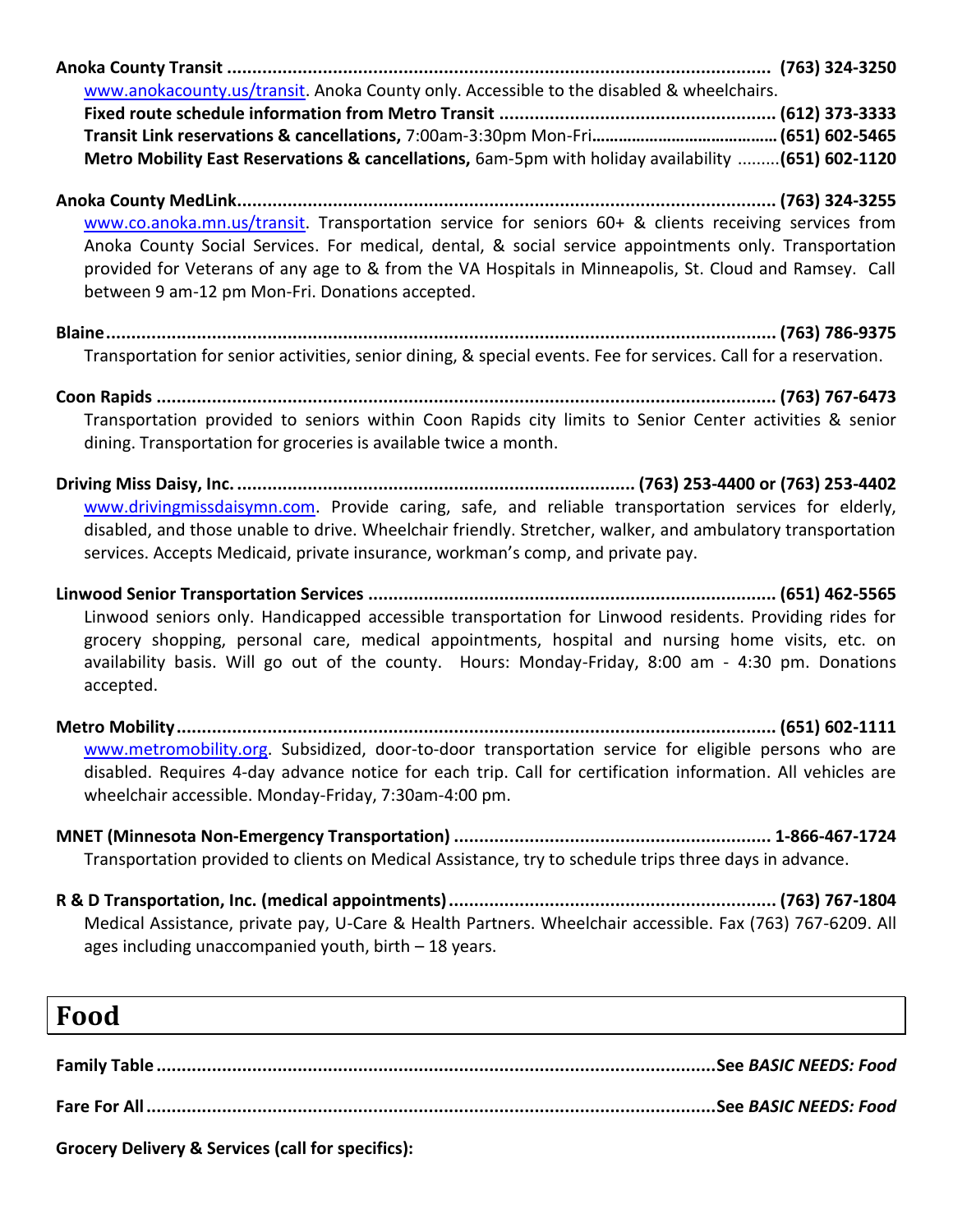**Coborn's Superstore........................................................................................................... (866) 586-2530**

[www.cobornsdelivers.com.](http://www.cobornsdelivers.com/) Online shopping, call for more information on delivery in Anoka County.

**Gopher Grocery ................................................................................................www.gophergrocery.com** Delivery 5 days a week. Delivery areas and costs listed online, all ordering and information requests should be done online.

**Jensen's Foods, Coon Rapids............................................................................................. (763) 755-0911** Thurs delivery only; must order by 10 am. \$8 fee, \$20 minimum order. Must be in a 10-15 mile radius.

**Kemp's Home Delivery...................................................................................................... (612) 627-8709** Delivers dairy products & frozen foods in the Twin Cities Area. Wholesale & retail.

**Help at Your Door ............................................................................................................. (651) 642-1892** [www.helpatyourdoor.org.](http://www.helpatyourdoor.org/) Grocery shopping with home delivery. Serves elderly seniors, 60+ in Hennepin, Ramsey, Washington, Dakota, or Anoka Counties. Not an emergency food shelf. Deliveries from Cub every two weeks. 10 am- 3 pm. Will deliver prescriptions from Cub Pharmacy. Accepts EBT.

#### **Meals on Wheels (Home Delivered Meals)**

Provides hot noon meals delivered Monday through Friday to homebound persons who are nutritionally at risk, have a disability, or recovering from a recent hospital stay. Weekend meals may also be available. Serves individuals on county waiver and alternative care programs, as well as those paying privately. Call the location serving your area for more information

**Impact Services……..……………………......................................................................................(763) 236-8718** Anoka , Champlin, Ham Lake, Andover, Ramsey, Oak Grove, Coon Lake, Linwood, St. Francis, Nowthen, Bethel, East Bethel, Circle Pines, Lino Lakes, Centerville, Lexington, & Columbus. **Hot Meals (Southern Anoka County)** Fridley, Spring Lake Park**,** Columbia Heights, & Hilltop **(763) 236-3636 Meals on Wheels,** Coon Rapids and Blaine............................................................................... **(763) 489-3608** [www.crbmealsonwheels.org.](http://www.crbmealsonwheels.org/) Daily breakfast also available and are delivered with noon meal.

**Mom's Meals…………………………………………………………………………………………………………………………1-866-204-6111** [www.momsmeals.com.](http://www.momsmeals.com/) 3210 Corporate Woods Drive, Ankeny, IA 50021. An independent company that offers fresh meals to meet the needs of individuals who are 60+, that have disabilities. Meals are prepared, packaged and shipped to customers in ready to heat & eat containers (will remain fresh in your refrigerator for two full weeks). Serves individuals on county waiver and alternative care programs, as well as those paying privately.

**Optage Senior Dining Choices………………………………………………………………………………………………. (651) 746-8280**

A division of Presbyterian Homes. Locally prepared fresh, fully-cooked meals personally delivered to your home weekly. Over 60 fresh and frozen entrees to choose from (including fresh salads and sandwiches,) that can quickly be re-heated in the microwave or oven. Friendly, local drivers deliver and help put meals away and answer questions you may have about the program. No minimum; no delivery charge. Accept waivers, insurance and private pay.

#### **Senior Dining**

The Volunteers of America offer a hot, balanced meal & social activities at various locations throughout the area. Please call to verify age requirements & costs. Reservations are required 2 working days in advance. \*Please call your local senior center for other dining options\* Dining is provided at the following locations at noon: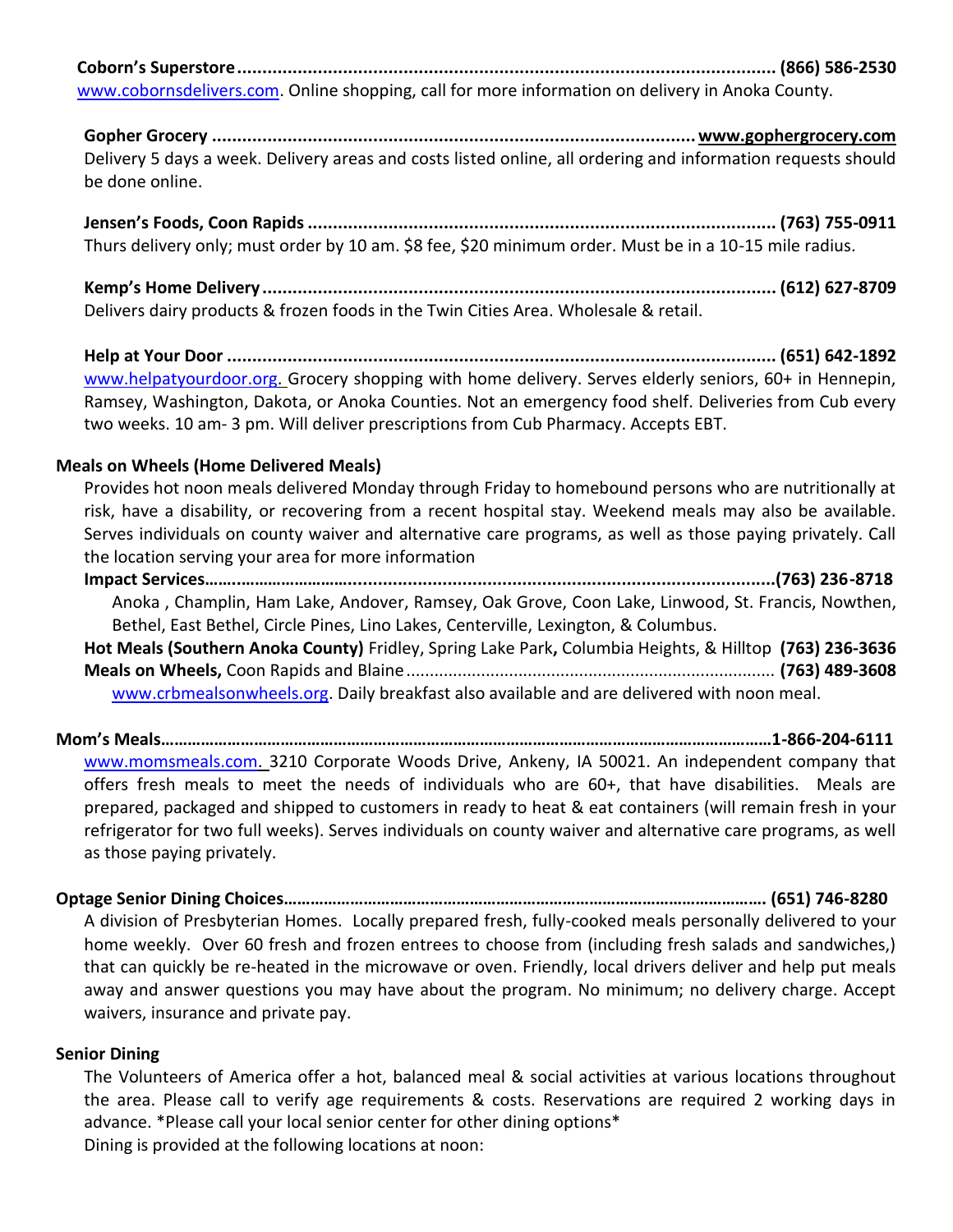| Fridley Community Education Center, Mon-Fri (minimum 3 day notice)  (763) 502-5199 |  |
|------------------------------------------------------------------------------------|--|
|                                                                                    |  |

### **Anoka County Food Shelves**

*Food shelves are available to provide EMERGENCY food supplies at no cost for families experiencing temporary, short-term inability to buy groceries. Some food shelves only serve limited areas, so call to find the one nearest you. Call United Way 2-1-1 or the Emergency Food Shelf Network for further assistance. See* **BASIC NEEDS: Food Shelves***.*

### **Home Services**

*For a list of home health care agencies, contact the Public Health Nursing at (763) 324-4240.*

- **Anoka County Library Books by Mail....................................................................................... (763) 324-1529** [www.anokacounty.org.](http://www.anokacounty.org/) Anoka County Library will mail books free of charge to residents who cannot get to their community library. Contact the outreach librarian.
- **Chores & More - ACCAP.......................................................................................................... (763) 783-4767** For older adults 60+ in Anoka County. We do various household services including housekeeping, minor home repairs, & seasonal chores such as lawn mowing, lawn clean-up, and snow removal. Funding support is provided by Metropolitan Area Agency on Aging, Inc. as part of the "Older Americans Act Program."
- **Family Caregiver Connection................................................................................................... (763) 324-1608** [www.anokacounty.us/caregivers.](http://www.anokacounty.us/caregivers) Group respite services provided at multiple locations. Volunteers provide a break to caregivers of older adults. Care receivers must be 55 or older & unable to be left alone for more than 2 hours. Support groups available for caregivers & their families throughout Anoka County. Memory Cafés for caregivers and their care partners who are living with dementia. Individualized caregiver coaching and education, health & spiritual connections, and community educational opportunities.
- **Footworks – Footcare ............................................................................................................. (651) 501-0624** Serves southern Anoka County only. Foot care in the home. In-home foot soaks, nail trimming, etc.
- **Happy Feet Footcare, Inc. ...................................................................................................... (763) 560-5136** Makes home visits. Call for appointment & fee scale. Serves southern Anoka County.
- **Home Modification Agencies.................................................................................................. (763) 783-4707** For a list of home modification agencies, please contact ACCAP's Senior Information Line.
- **Long Term Services and Supports, Anoka County .................................................................... (763) 324-1450** Long Term Services and Supports (LTSS) assists persons with disabilities and/or seniors with access to services that will increase independence, health and safety while residing in their home or community setting. Programs may include, but are not limited to: Personal Care Assistance (PCA), Alternative Care (AC) Program or Home and Community-Based Waivers.
- **Moving Services ..................................................................................................................... (763) 783-4707** For a list of moving services, please contact ACCAP's Senior Information Line.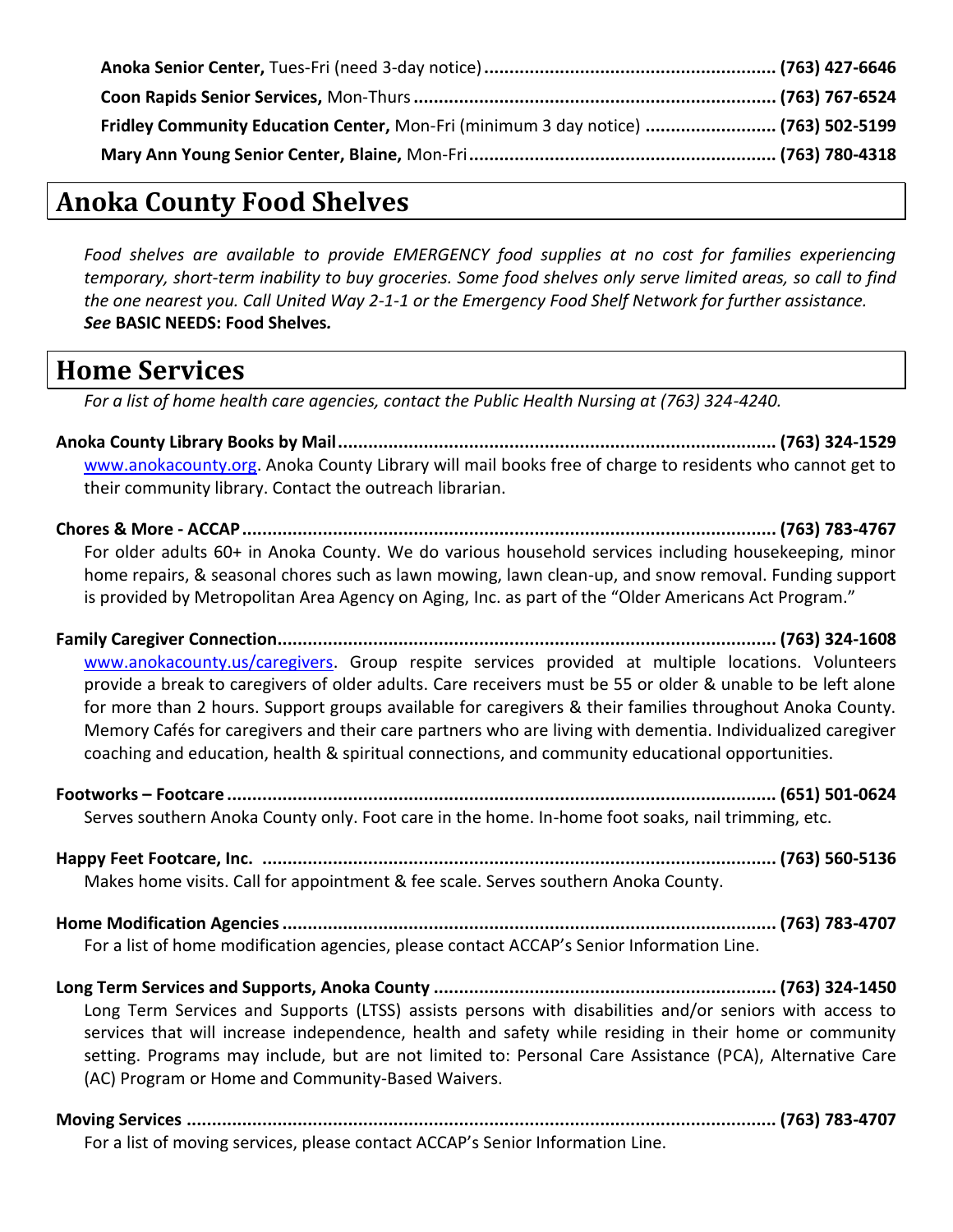**Paintathon .............................................................(612) 276-1579, for more information call (612) 276-1500** Provides free exterior house painting to low income seniors over 60 & those under 60 with a disability.

**Tamarisk, Inc. ......................................................................................................................... (763) 572-1950** [www.tamarisk.org.](http://www.tamarisk.org/) Trained volunteers provide a caring presence through companionship and caregiver respite (at no expense) for families at the end stage of a terminal illness.

# **Safety & Security Checks**

**American Red Cross, Minnesota Region .................................................................................. (612) 871-7676** Schedules installation of free smoke alarms. Call the smoke alarm hotline (612) 460-3674, text "Alarm" to (844) 811-0100 or visit [http://getasmokealarm.org](http://getasmokealarm.org/)

**Minnesota Adult Abuse Reporting Line .................................................................................. 1-844-880-1574**

**Crest View Safe Haven Services……………………………………………………………………………………………...(763) 782-1601** [www.crestviewcares.org.](http://www.crestviewcares.org/) Safe haven services are available for any elder who has been abused. We offer a place where elders can come and live either short term or long term at one of the Crest View Senior Community sites. Call to refer someone to the Crest View Safe Haven Program.

**Home Safety Check................................................................................................................. (763) 767-4003** [www.sbmfire.com.](http://www.sbmfire.com/) Provided to residents of Spring Lake Park, Mounds View, & Blaine by their fire departments. Includes free child safety seat checks by appointment, home safety surveys, fire extinguisher training, injury prevention program, & juvenile fire setting program. Provide CPR training for small fee.

**Lifeline ............................................................................. 1-800-372-4103 reference code for service MN622** A personal response service which enables elderly & disabled persons to call for help in an emergency by the use of a home call unit in the form of a button which can be worn at all times. Provides 24 hour emergency response when pushed. All equipment is rented on a monthly basis.

**Rebuilding Together Twin Cities………………………………………………………………………………………………(651)776-4273** [www.rebuildingtogether-twincities.org.](http://www.rebuildingtogether-twincities.org/) Bringing volunteers and communities together to improve homes & lives of low-income homeowners. Providing no-cost home repairs for homeowners particularly older adults, individuals living with disabilities & families with children.

**Safety Choice (facilitated by Comfort Keepers)……………………………………………………………………….(763) 786-1000** [www.comfortkeepers.com.](http://www.comfortkeepers.com/) Wireless, house-wide monitoring system offers hands-free, two-way voice connection in the event of an emergency. The device can hold multiple pendants and can provide medication reminders. New PERS technologies are now available to individuals who do not have land line phone service. Seven days a week, someone is always available when help is needed.

### **Health & Wellness: Seniors**

*For additional resources on services for health & wellness, medical equipment, supplies, etc., call the Senior Information Line at (763) 783-4707.*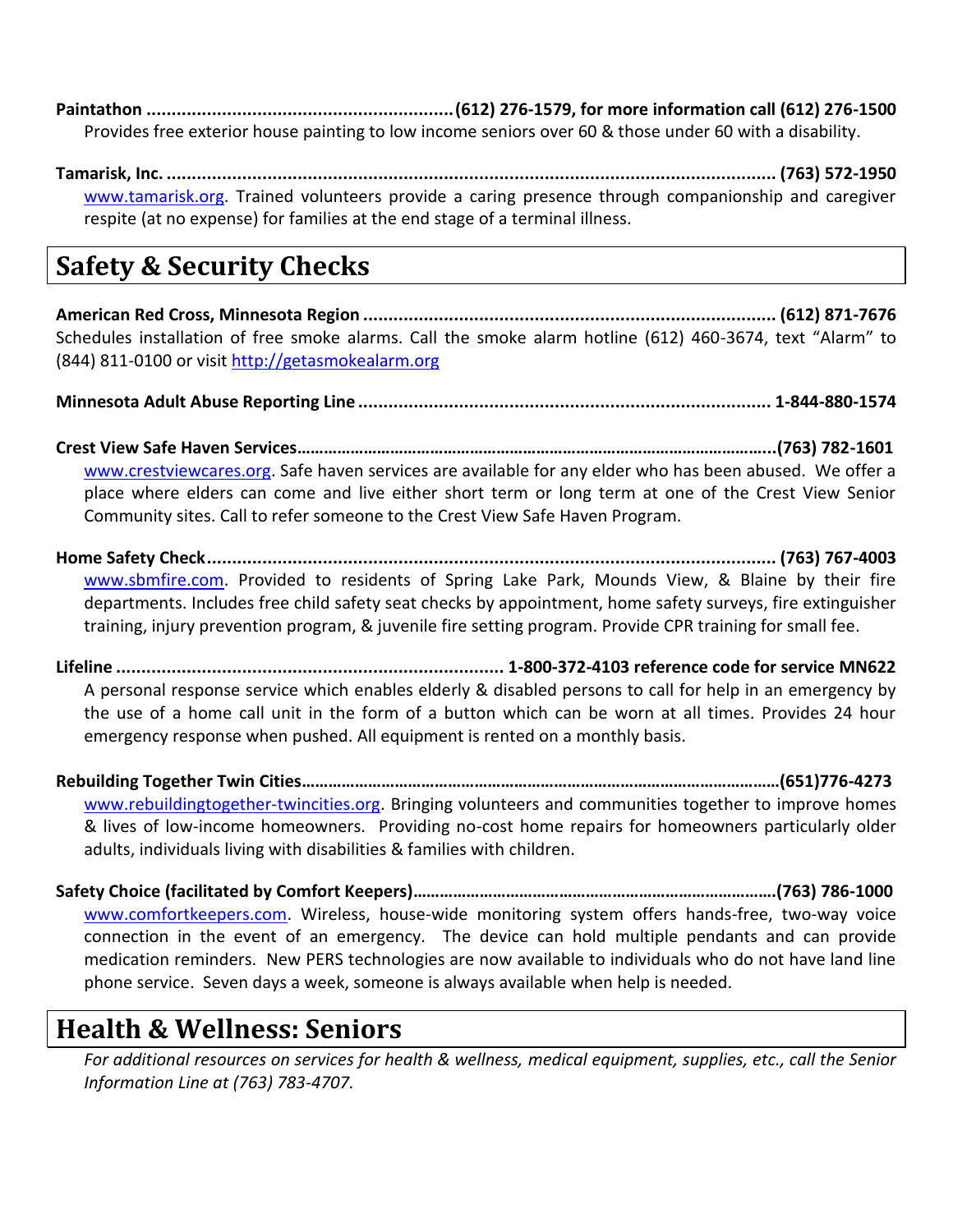**Affordable Dentures and Implants, Brooklyn Park...................................... (651) 552-6770 or 1-800-336-8873** [www.affordabledentures.com.](http://www.affordabledentures.com/) Open Mon-Fri 8 am  $-$  5 pm, must schedule an appointment, 100 day satisfaction guarantee on dentures; limited craftsmanship warranty on dentures and partials; coupons may be available on website.

**Allina Home Health and Community Services.......................................................................... (651) 635-9173** Provides coordinated care and services for patients and families across care settings. Home care, advanced illness care, or end of life care.

**Alzheimer's Association, MN & ND Chapter .......................................................................... 1-800-272-3900** [www.alz.org/mnnd.](http://www.alz.org/mnnd) Care support resources: 24 hour telephone support, information on memory loss and on referrals regarding support groups for persons with Alzheimer's disease and their families; safe return program.

**Assisted Living Store,** Mon-Thurs 8:30 am-4:00pm**...................................... (651) 769-1574 or 1-888-388-5862** [www.assistedlivingstore.com.](http://www.assistedlivingstore.com/) Medication management. Linen products, garments, & textiles.

**Community University Health Care Center, Minneapolis......................................................... (612) 301-3433** [www.cuhcc.com.](http://www.cuhcc.com/) Dental, medical and mental health services available to all ages, insurance accepted. Discount programs based on income.

#### **Courage Kenny**

| Forest Lake, 1467 N Lake St (Hwy 61). Pediatric & adult therapies (OT, PT, speech) (651) 464-5235               |
|-----------------------------------------------------------------------------------------------------------------|
|                                                                                                                 |
|                                                                                                                 |
| www.couragecenter.org (formerly Courage Center) Rehabilitation & resource center for people with                |
| physical disabilities, brain injuries, speech, or vision impairment. Offers comprehensive services to people    |
| of all ages designed to empower people with disabilities to reach their full potential in every aspect of life. |

| dhhs.metro@state.mn.us. Deaf and Hard of Hearing Services provides information, resources and            |  |
|----------------------------------------------------------------------------------------------------------|--|
| empowerment opportunities to assist Minnesotans who are deaf, deaf blind and hard of hearing and their   |  |
| family to effectively access service in their communities. There are six regional offices throughout the |  |
| state. The Metro office serves Anoka, Carver, Dakota, Hennepin, Ramsey, Scott, and Washington Counties.  |  |

**Dental Referral Service ........................................................................................................... (651) 631-9845** [www.mplsdds.org.](http://www.mplsdds.org/) Provides referrals for those who have no insurance, are low income, or pay cash for dental care.

**Donated Dental Services......................................................................................................... (651) 454-6290** [www.dentallifeline.org.](http://www.dentallifeline.org/) Non-profit program dedicated to assisting people who are disabled, elderly or medically at risk and have no other way to obtain dental care. Volunteers offer their services. No emergency treatment. Patients must lack adequate income to pay, have a permanent disability, are 65+, and are medically fragile.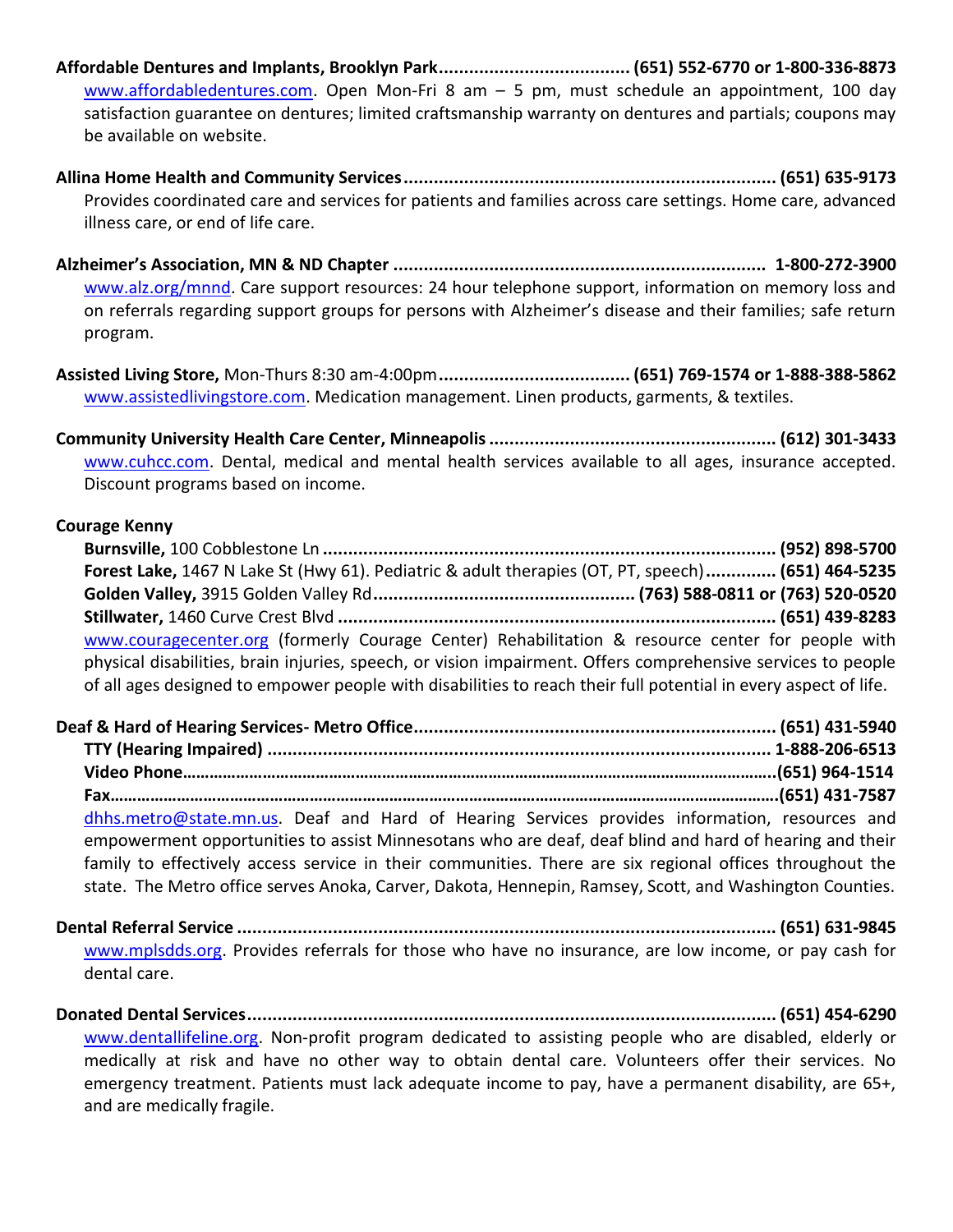- **Epilepsy Foundation of Minnesota............................................................. (651) 287-2300 or 1-800-779-0777** [www.efmn.org.](http://www.efmn.org/) The Epilepsy Foundation of Minnesota leads the fight to overcome the challenges of living with epilepsy and to accelerate therapies to stop seizures, find cures and save lives. The EFMN has programs and services for those affected by epilepsy including picking up used clothing; serves all MN and the eastern part of North Dakota.
- **Footworks – Footcare ............................................................................................................. (651) 501-0624** Serves southern Anoka County only. Foot care in the home. In-home foot soaks, nail trimming, etc.

**Happy Feet Footcare, Inc. ...................................................................................................... (763) 560-5136** Makes home visits. Call for appointment & fee scale. Serves southern Anoka County.

**Health Insurance Counseling Program-Senior Linkage Line ..................................................... 1-800-333-2433** Free service to seniors, persons with disabilities, & caregivers living in Anoka County. Certified staff & volunteers provide confidential help with Medicare questions, supplemental insurance, medical bills, prescription drug programs, long term insurance, & more.

**Long Term Services and Supports, Anoka County .................................................................... (763) 324-1450** Long Term Services and Supports (LTSS) assists persons with disabilities and/or seniors with access to services that will increase independence, health and safety while residing in their home or community setting. Programs may include, but are not limited to: Personal Care Assistance (PCA), Alternative Care (AC) Program or Home and Community-Based Waivers.

**Med-Alert Bracelets..................................................................................................Ask your local pharmacy**

**Medicare Customer Service,** [www.medicare.gov](http://www.medicare.gov/) **......................................1-800-MEDICARE (1-800-633-4227)**

**Mesothelioma/Asbestos........................................................................................................ 1-888-895-3435** [www.asbestos.com.](http://www.asbestos.com/) Medical information on asbestos, mesothelioma and other cancers that are caused by asbestos exposure.

**Minnesota Care Information Line, State Office........................................................................ (651) 297-3862 Health Care Programs (must be an Anoka County resident)............................................... (763) 422-7200 Medical Assistance-** Health Care coverage for low-income seniors.

 **Minnesota Care-** Seniors not eligible for Medicare may be eligible for very low cost coverage through MN Care. Covers most medical needs, doctors/clinic visits, most prescriptions, some dental work, hospital, etc.

**MN Network of Hospice & Palliative Care .................................................. (651) 659-0423 or 1-800-214-9597** [www.mnhpc.org.](http://www.mnhpc.org/) Call for info about hospice, end of life health care options, or education programs.

- **Office of the Ombudsman for Long Term Care............................................ (651) 431-2555 or 1-800-657-3591** Works to ensure the health, safety, welfare and rights of adults ages 18 and older living in nursing homes or receiving home care services in assisted living settings or their own homes and Medicare beneficiaries with concerns regarding hospital access, denial of services or premature discharge. Provides consumer education, investigates complaints and help to resolve disputes between consumers and providers of care services.
- **Senior Partners Care Program.................................................................... (952) 767-0665 or 1-888-541-5488** Helps eligible low income on Medicare obtain treatment from participating healthcare providers. These healthcare providers have agreed to consider a waiver of the Medicare co-payments and deductibles.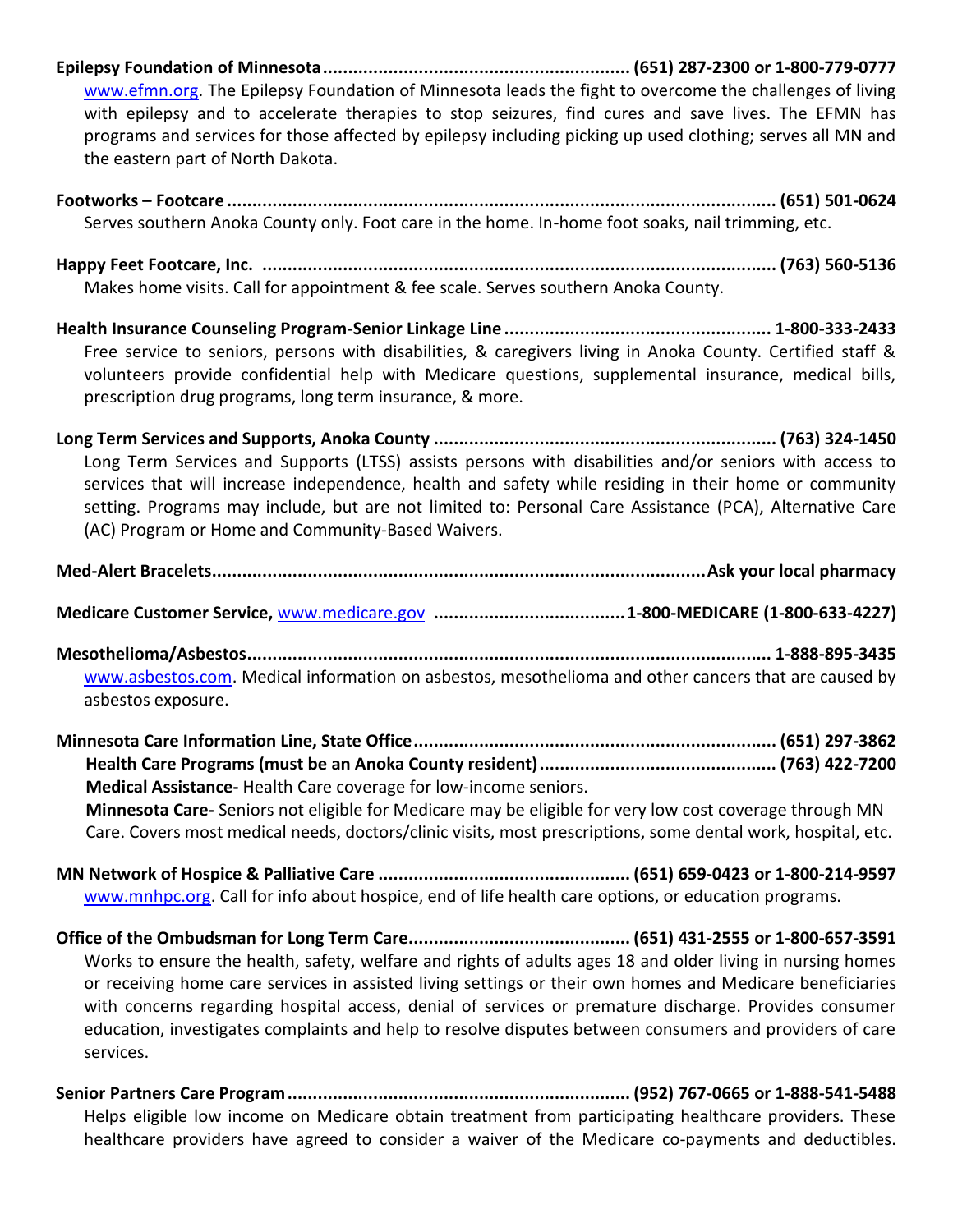Participants cannot be enrolled in an Advantage Plan nor receive MA benefits. It is not a form of insurance and there are no premiums, however, there is a required \$42 application processing fee.

**Senior Recovery Program........................................................................................................ (651) 773-0473** [www.senior-recoverycenter.org.](http://www.senior-recoverycenter.org/) A nonprofit organization dedicated to providing both treatment and ongoing support for men and women, age 50+, who are abusing or have become dependent on alcohol, street drugs, prescription medications, or gambling. Insurance assessments available. Senior Recovery Program, 235 Roselawn Ave., Suite 13, Maplewood, MN 55117.

**State Services for the Blind ..................................................................................................... (651) 539-2300** [www.mnssb.org.](http://www.mnssb.org/) Educational information, audio reading, rehabilitation, vocational or personal independence focus, equipment, and computer technology.

**Support Groups for Seniors..................................................................................................... (763) 783-4707** For information, contact ACCAP's Senior Information Line.

**Tamarisk, Inc. ......................................................................................................................... (763) 572-1950** [www.tamarisk.org.](http://www.tamarisk.org/) Trained volunteers provide a caring presence through companionship and caregiver respite (at no expense) for families at the end stage of a terminal illness.

| Telephone Equipment Distribution Program  1-800-657-3663 (toll free) or (651) 431-5945                      |  |
|-------------------------------------------------------------------------------------------------------------|--|
|                                                                                                             |  |
|                                                                                                             |  |
|                                                                                                             |  |
| www.mn.gov/dhs/ted-program. E-mail: ted.program@state.mn.us. The TED Program provides telephones            |  |
| on a long-term loan basis at no cost to eligible Minnesotans. We serve people of all ages who have          |  |
| difficulty using regular telephone due to any of the following: hearing loss, speech disability or physical |  |
| disability.                                                                                                 |  |

**Unity Chemical Dependency Services...................................................................................... (763) 236-4500** [www.allinahealth.org.](http://www.allinahealth.org/) Provides inpatient and outpatient addiction services: inpatient detox, in patient MICD – IOP – relapse prevention, continuing care, Rule 25, insurance available.

**University of MN Dental School .............................................................................................. (612) 625-2495** [www.dentistry.umn.edu.](http://www.dentistry.umn.edu/) 515 Delaware St. SE. Minneapolis. Set fees based on work done by students, grad student with faculty members. Accepts cash, check, credit card and insurance.

**Vision Loss Resources……………………………………………………………………………………………………………..(612) 871-2222 St. Paul………………………………………………………………………………………………………………………………(651) 224-7662** [www.visionlossresources.org.](http://www.visionlossresources.org/) Needs assessment for blindness, senior services, & rehabilitation services. DeafBlind Service MN.

**Vitalize Wellness Center of Parmly LifePointes........................................................................ (651) 257-7957** [www.parmly.org.](http://www.parmly.org/) Offers arthritis water classes, aquatics, fitness room, personal training, group exercise classes, massage therapy, and art programming.

**Wilder Senior Dental .............................................................................................................. (651) 220-1807** [www.dentalassistance.us.](http://www.dentalassistance.us/) 516 Humboldt Avenue, St. Paul. Anyone age 55 or older can receive services at a 20% discount. Appointment Only. Monday-Friday 8:00am – 4:30pm.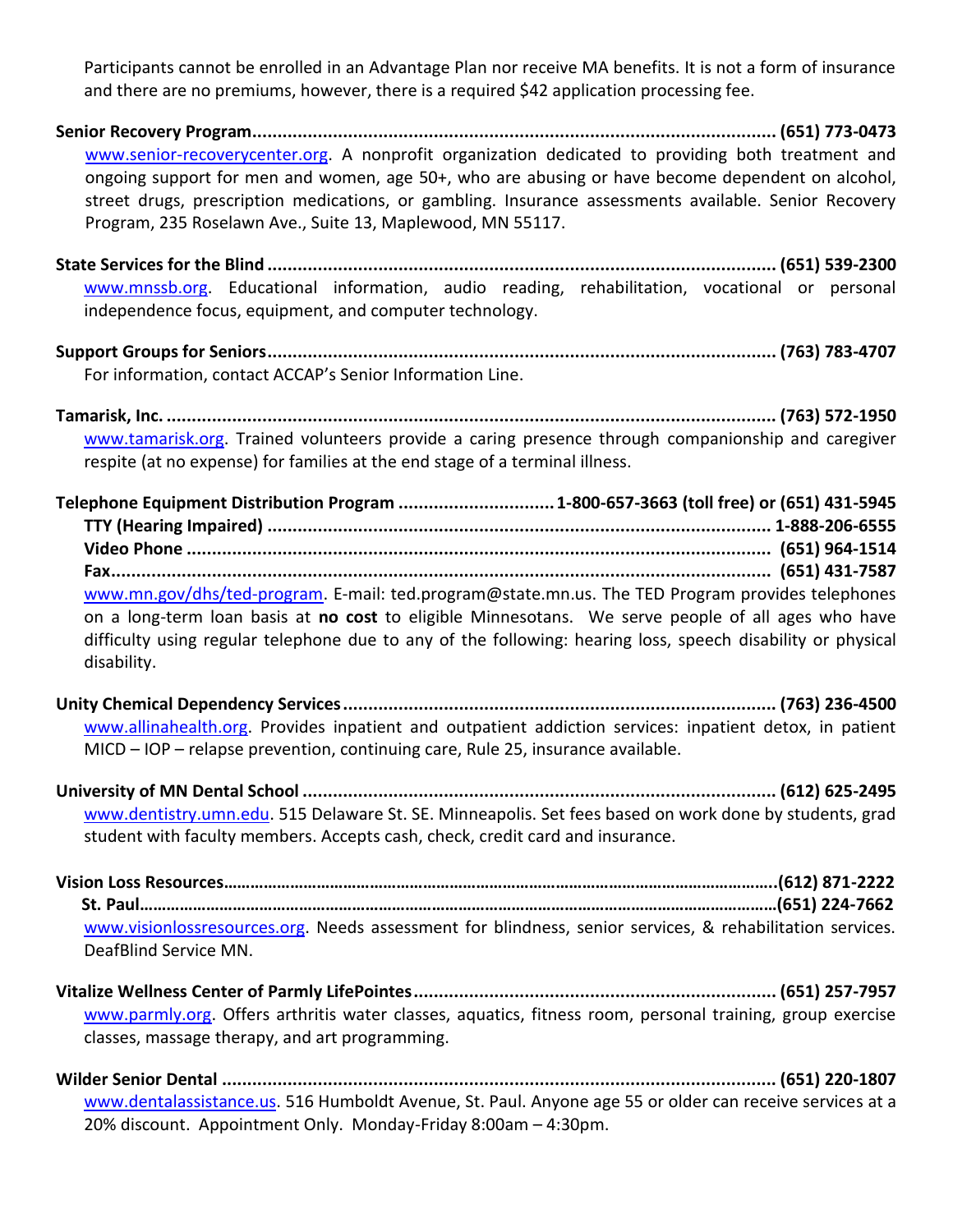# **Mental Health & Companionship Programs for Seniors**

**Anoka Metro Regional Treatment Center I/Mental Health Facility .......................................... (651) 431-5000** Provides multi-disciplined treatment program for mentally ill & chemically dependent adults. Facility has an auxiliary and the volunteers staff the snack bar and general store, provide special events, and parties.

**Family Caregiver Connection................................................................................................... (763) 324-1608** [www.anokacounty.us/caregivers.](http://www.anokacounty.us/caregivers) Group respite is provided at multiple locations. Volunteers provide a break to caregivers of older adults. Care receivers must be 55 or older & unable to be left alone for more than 2 hours. Support groups available for caregivers & their families throughout Anoka County. Memory Cafés for caregivers and their care partners who are living with dementia. Individualized caregiver coaching and education, health & spiritual connections, and community educational opportunities.

**Family Life Mental Health Center............................................................................................ (763) 427-7964** [www.flmhc.org.](http://www.flmhc.org/) Senior Transitions Group to help transition from midlife to later years. Addresses midlife grief, loss, stress, changing roles, etc. Hours are Mon. – Fri. 8:00am – 8:00pm.

**Friendship Line for the Elderly……………………………………………………………………………………………….1-800-971-0016** This 24-hour "hotline" for seniors is a service of the center for Elderly Suicide Prevention & Grief Related Services, a program of the Institute of Aging. Seven days a week.

#### **Geriatric Mental Health Programs**

**Unity Hospital Fridley........................................................................................................ (763) 236-4464 United Hospital St. Paul .................................................................................................... (651) 241-8694** Provides inpatient comprehensive psychiatric, cognitive, medical, and functional assessments in a safe & secure setting for persons 65+. Call to make a referral.

**Grief Support – Mercy Hospital............................................................................................... (763) 236-8050** Ongoing grief support meets once a week. Special groups for children & teens. Call for more information.

**Grief Support – North Metro Coalition.................................................................................... (763) 413-2985** Coalition of faith communities and other agencies that provide 2 series of 6-week sessions per year in various parts of Anoka County. Education is provided around various aspects of grief & loss. Small group support is offered for death of a spouse, parent, child, sibling, friend, pregnancy loss, or suicide. No cost.

**Mental Health Crisis Services for Anoka County ...................................................................... (763) 755-3801** 24-hour Mobile Mental Health Crisis services for children and adults: crisis assessment, crisis intervention, crisis stabilization services.

**Metro Psychology Support Services, Inc.…………………………………………………………………………………(651) 645-7971** [www.metropsychologysupport.com.](http://www.metropsychologysupport.com/) Home-based service to assist individuals on Medical Assistance with basic living and social skills to help with daily functioning. Assists with housing, community intervention, mental health needs, benefits assistance, independent living skills, employment and educational functioning.

**MWCAC............................................................................................................................... [www.mwcac.org](http://www.mwcac.org/)** We are a non-profit organization whose mission is to promote increased public awareness, understanding, and acceptance of mental health care. Visit our website or Facebook – Mental Wellness Campaign.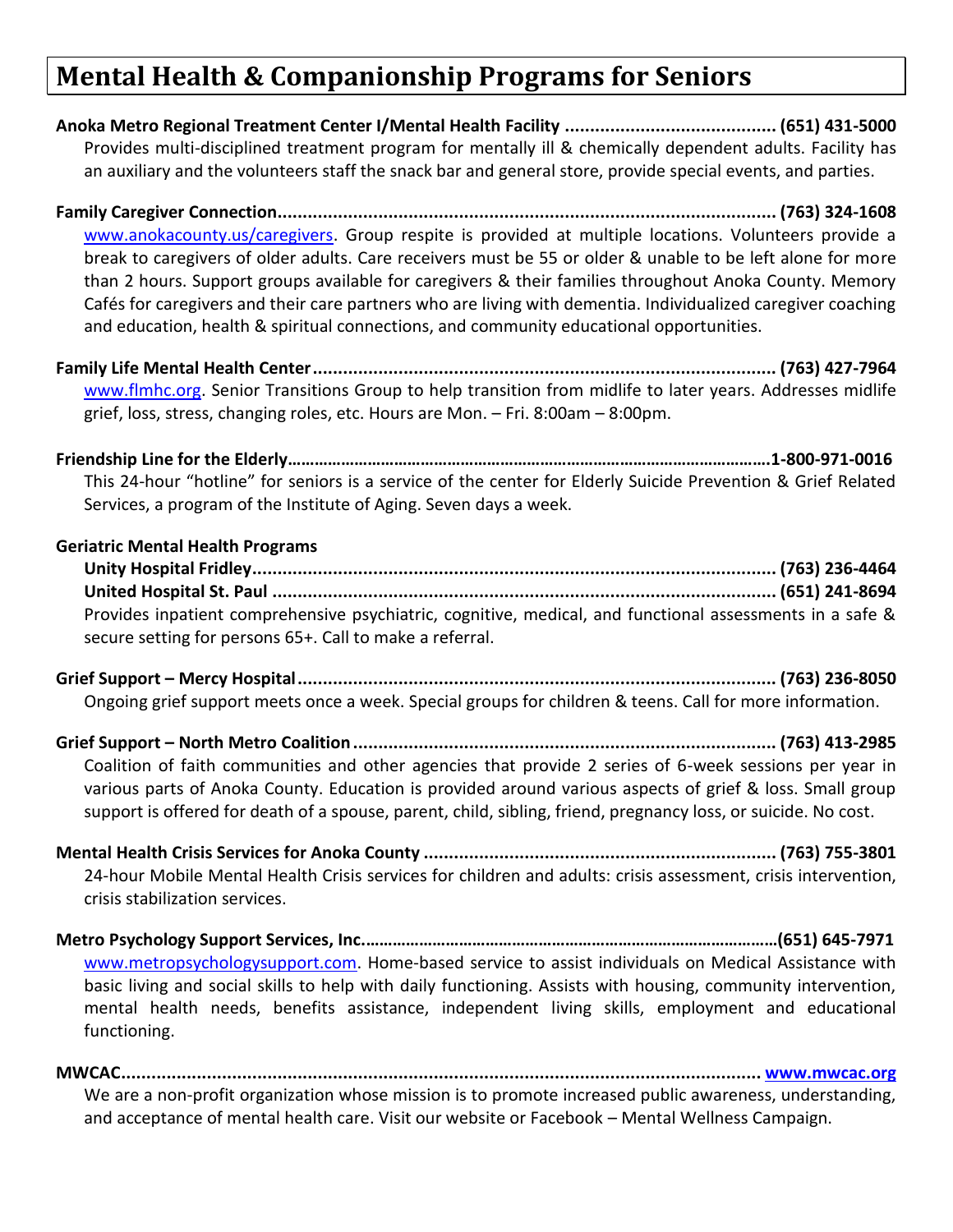**Riverwind Mental Health Crisis Services.…………………………………………………………………………………(763) 862-7944**

[www.peopleincorporated.org.](http://www.peopleincorporated.org/) Riverwind provides short-term mental health residential crisis services in Anoka County. We serve adults of any age who are experiencing symptoms due to a mental health crisis. Individuals may also be experiencing co-occurring substance use and/or behavioral concerns. We are able to serve individuals who may be at a moderate risk of harm to self or others, but are not able to serve individuals who are assessed as a high risk of harm to self or others. We provide supportive intervention and group intervention (IMR, IDDT) centered around developing a crisis response action plan.

**Senior Companion Program through LSS ................................................................................ (651) 310-9459** Older Adults make weekly one-on-one visits to other older adults to take them shopping and to medical appointments.

**Senior Kinship Program (ACCAP)………………………………………………………..…………………………………..(763) 783-4745** Offers weekly one-on-one services, where seniors provide assistance and friendship to isolated or homebound seniors.

**Support Groups for Seniors..................................................................................................... (763) 783-4707** For information, contact ACCAP's Senior Information Line.

**Tamarisk, Inc. ......................................................................................................................... (763) 572-1950** [www.tamarisk.org.](http://www.tamarisk.org/) Trained volunteers provide a caring presence through companionship and caregiver respite (at no expense) for families at the end stage of a terminal illness.

**Unity Chemical Dependency Services...................................................................................... (763) 236-4500** [www.allinahealth.org.](http://www.allinahealth.org/) Provides inpatient and outpatient addiction services: inpatient detox, in patient MICD – IOP – relapse prevention, continuing care, Rule 25, insurance available; developing programs geared for seniors.

**Well-Spouse Association........................................................................................................ 1-800-838-0879** [www.wellspouse.org.](http://www.wellspouse.org/) Offers emotional support, newsletters, & resource materials for the husbands, wives, & partners of the chronically ill &/or disabled. Advocates for needs. Monthly support meetings.

# **Adult Day Programs**

**Angels on Main....................................................................................................................... (763) 241-6845** 922 Main St, Elk River 55330. Adult day care. Serves a 10+ mile radius, transportation provided, can take 13-14 people per day. Outings & planned activities. Hours: 7 am-5 pm.

**Camilia Club ....................................................................................................... Coon Rapids (763) 489-3637** [www.camiliarose.com.](http://www.camiliarose.com/) 11800 Xeon Blvd, Coon Rapids 55448. Offers an alternative to instructional living through an adult day program designed to promote mental and physical well-being for seniors and those with disabilities. Transportation available, please call for rates.

**Daily Senior Care .................................................................................................................... (651) 653-0660** 7979 24th Ave N, Lino Lakes. Adult day care. Serves all ages. Provides transportation. Overnight respite available.

**Friendship Center................................................................................................................... (612) 781-2052** 1717 2<sup>nd</sup> St NE, Minneapolis. Adult day program, transportation, nurse onsite, & separate dementia group. Hours: Monday-Friday, 9 am-3 pm.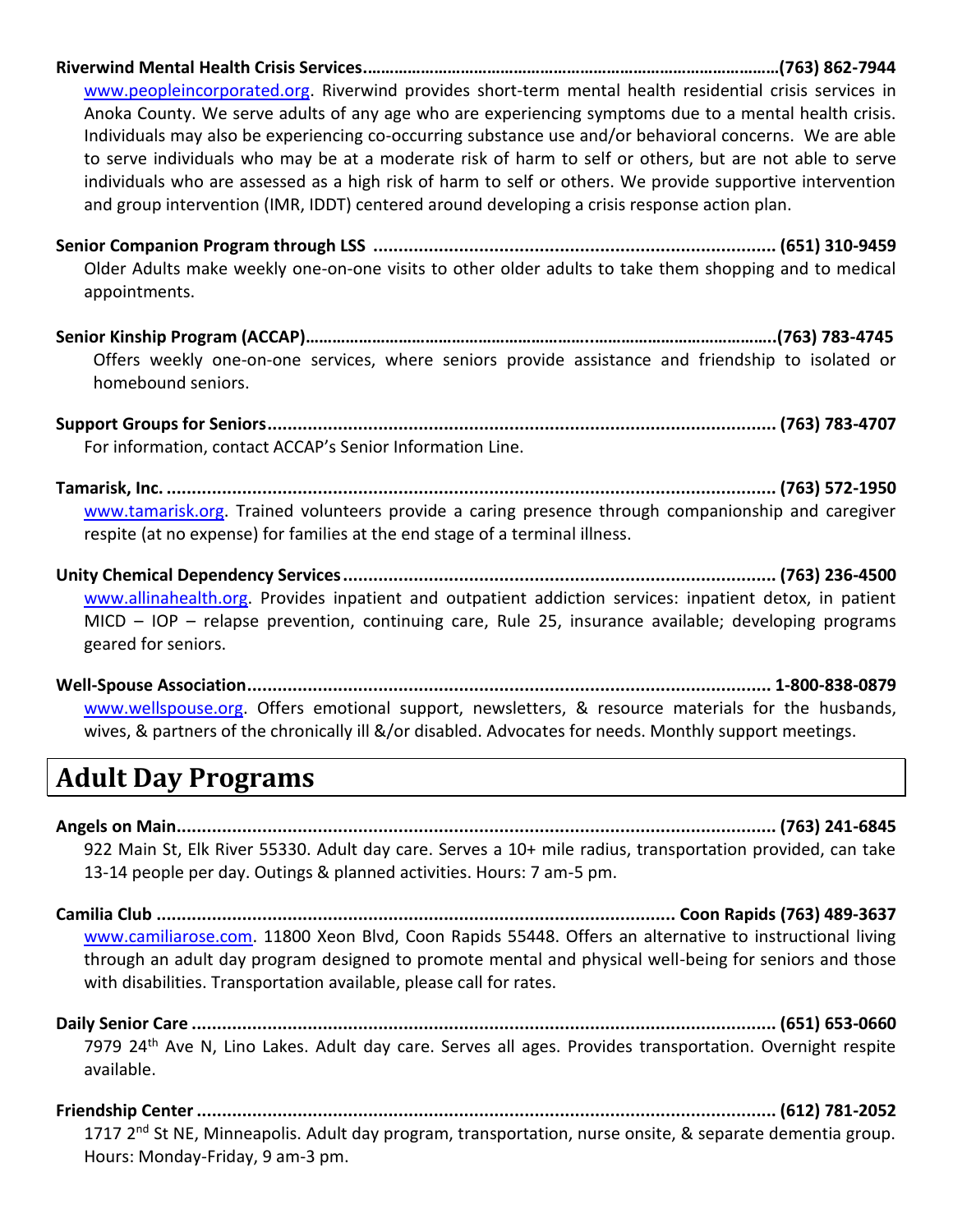**Mission Today ………………………………………………………………………………………………………………………..(763) 592-2666** [www.northridgehealthandrehab.com.](http://www.northridgehealthandrehab.com/) Dementia Care. Care for vulnerable adults in need of supervision, socialization, &/or skilled nursing services during the day. Monday-Friday, 7 am-5 pm.

**Park House……………………………………………………………………………………………………………..………………(763) 360-3322** [www.parkhouse.mn.org.](http://www.parkhouse.mn.org/) 12345 Butternut St. NW, Coon Rapids, MN 55433. Adult day care and overnight respite care provided in a loving home. Space available for no more than 8 clients.

**Renaissance Adult Day Care.................................................................................................... (763) 433-2980** Designed for the Russian speaking population.

### **Supportive Housing**

*For subsidized housing see the* Subsidized Housing *section under* BASIC NEEDS. *For assisted living & nursing home lists, please contact the Anoka County Senior Information Line at (763) 783-4707.*

**Adult Foster Care, Anoka County ............................................................................................ (763) 324-1230** Licensed living arrangement in a private home that provides food, lodging, supervision, & household services for qualified individuals who need assistance with everyday personal care due to developmental delay, mental illness, physical disability, or aging.

**Emergency Housing Call this number if it is after 4:30 pm & you are without shelter......................................... (763) 427-1212 Housing for Seniors............................................................................ Senior Information Line (763) 783-4707** Information on subsidized, market rate, housing with services, and other housing options.

**Metro Shelter Hotline (Automated Line)................................................................................ 1-888-234-1329**

**Nursing Home & Assisted Living Center Directory............................................. www.adultcareproviders.com** Nationwide. Information on nursing homes, assisted living facilities, and home health providers.

**Senior Housing Directory for the Metro Area ........................................................www.seniorhousinginc.org** Senior Housing Directory is Minnesota's original housing and services resource. For a free printed copy, call 1-800-333-2433 or pick one up at the Blaine Human Service Center, 1201 89<sup>th</sup> Ave. NE, Suite 100, Blaine, MN. Visit [www.careoptionsnetwork.org](http://www.careoptionsnetwork.org/) to search the information online; no personal data required and free.

| www.seniorhousingguide.us. |  |
|----------------------------|--|

### **Legal and/or Advocacy for Seniors**

### **Alexandra House, Inc.**

| www.alexandrahouse.org. Shelter, crisis intervention, support groups and legal advocacy for victims of |  |
|--------------------------------------------------------------------------------------------------------|--|
| domestic and sexual violence.                                                                          |  |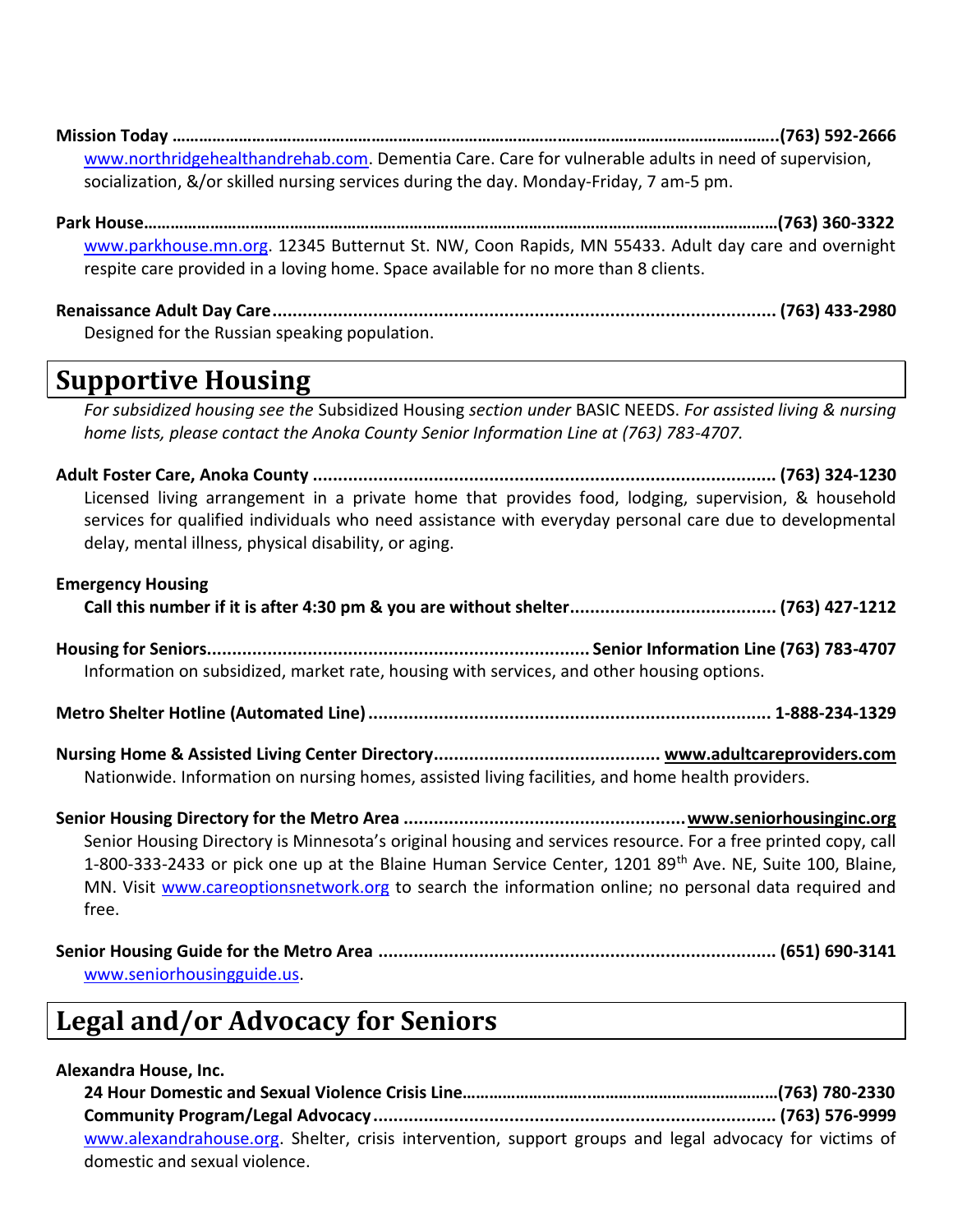**American Association of Retired Persons (AARP) .................................................................... (952) 858-9040** A national advocacy & information organization for persons 50 years or older. Tax aides & information. Run AARP driver safety programs. Lists of support groups, insurance information, grief & loss programs, legal services, medical & medication discounts, & many more topics. Located at the Mall of America.

**Estate & Elder Law Services-Volunteers of America-MN.......................................................... (612) 676-6300** [www.voamnwi.org/estate-andelder-law.](http://www.voamnwi.org/estate-andelder-law) Offers low income clients that qualify a reduced rate. Legal matters are charged a flat fee or reasonable hourly rate. No asset or income limit for private pay clients. Elder Law services include estate planning, will preparation, establishment of trusts, advance directives for health care & funeral, powers of attorney, disability planning, Medical Assistance advice & planning, real estate matters, probate, conservatorship & guardianship. Strong advocates for the interests of elders & their families.

**Faith Community Nurse Program of Mercy, Allina Health........................................................ (763) 236-4342** Open to all faiths. A collaborative between the hospitals & participating area churches. The parish nurse is a part of the church staff, helps with health issues, connects to services, makes home & hospital visits, works with a health & wellness team, provides educational materials, workshops, events, support groups. Partners with Family Care Giver Connection to provide the Gathering, a group respite program for family caregivers.

**Families in Safe Hands: Raising Relatives Children....................................... (612) 879-5307 or (612) 879-5351** A program of Lutheran Social Service of MN. Offers information & emotional support through support groups, recreation, & free phone consultation.

**Family Caregiver Connection................................................................................................... (763) 324-1608** [www.anokacounty.us/caregivers.](http://www.anokacounty.us/caregivers) Volunteers provide a break to caregivers of older adults. Care receivers must be 55+ years old & unable to be left alone for more than 2 hours. Support groups available for caregivers & their families. Individualized caregiver coaching, counseling and education, caregiver support groups, group respite, health & spiritual connections, and community educational opportunities. Group respite is provided at multiple locations.

**Foreclosure Prevention, ACCAP............................................................................................... (763) 783-4880** [www.accap.org.](http://www.accap.org/) Help for people facing default with their mortgage payments. Call for information.

**Judicare of Anoka County, Inc................................................................................................. (763) 783-4970** [www.anokajudicare.org.](http://www.anokajudicare.org/) Free legal representation for low-income residents of Anoka County. Civil (noncriminal) cases only, including tenant/landlord, employment, debtor/creditor, public assistance (welfare, SNAP/food support, etc.) domestic relations, and other non-criminal matters. No wills.

**MN Network of Hospice & Palliative Care .................................................. (651) 659-0423 or 1-800-214-9597** [www.mnhpc.org.](http://www.mnhpc.org/) Call to find a local program or get more information about hospice, end of life health care options, or education programs.

**Office of the Ombudsman for Long Term Care ........................................... (651) 431-2555 or 1-800-657-3591** Advocate for health care, long-term care, hospital, and nursing home care for older persons and vulnerable adults.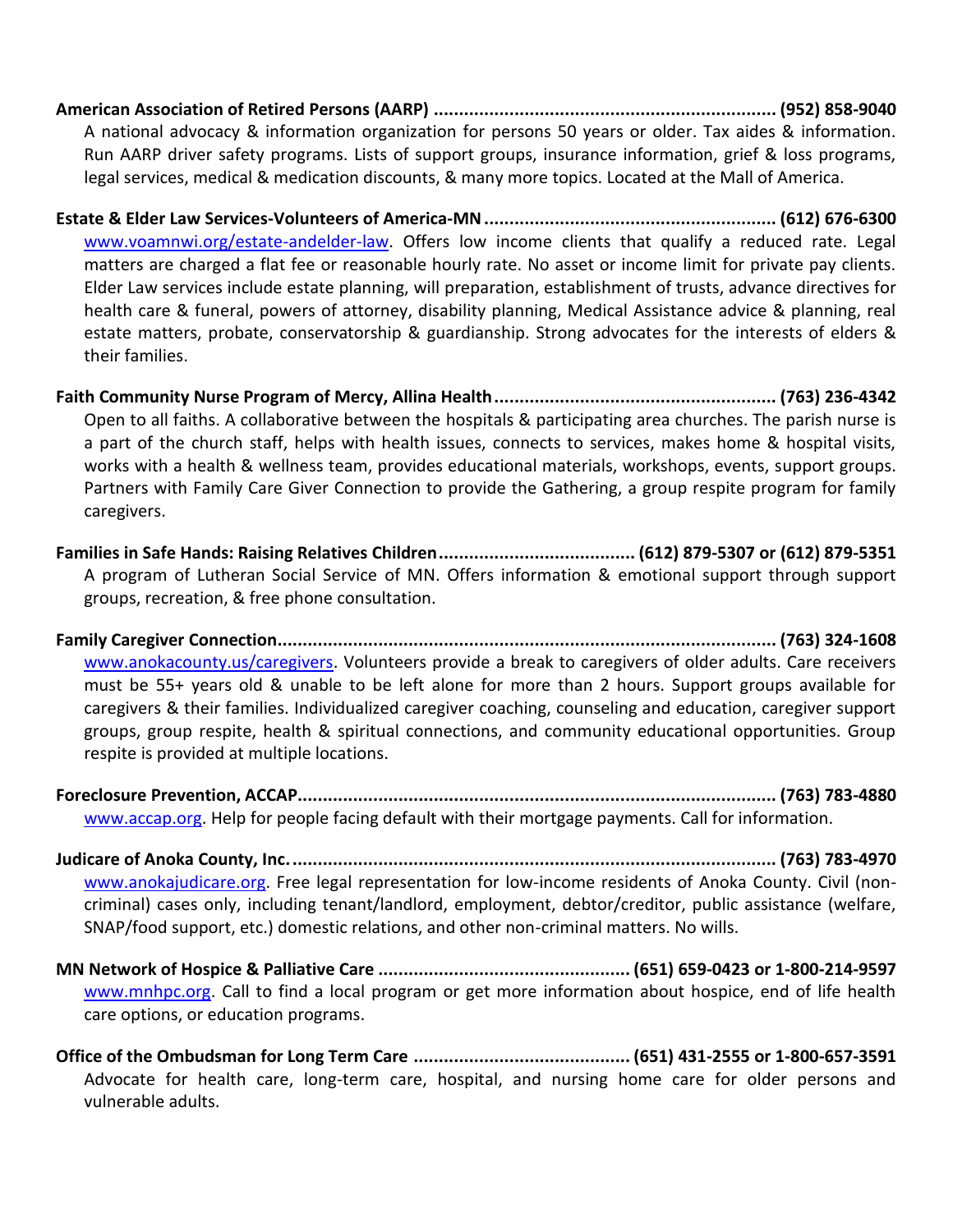**Representative Payees ..................................................................... Senior Information Line (763) 783-4707**

Provides money management for clients receiving government benefits and having trouble managing their finances. Call for a list of Representative Payees.

**Senior Housing Directory ...............................................................................................................................** [www.seniorhousing.org](http://www.seniorhousing.org/). For a free copy of the housing directory call ACCAP's Senior Information Line at (763) 783-4707.

**Senior Outreach, ACCAP ......................................................................................................... (763) 783-4741** [www.accap.org.](http://www.accap.org/) Senior Outreach Workers help older adults 60+ access services to live independently in their own homes or apartments. Referrals include financial programs, nutritional resources, home services, fuel assistance, provides assistance with paperwork, forms, & applications. No fee.

**Twin Cities Metro LGBT Aging Resource Guide ...................................................www.traintoserve.org/guide**

**Upper Midwest Pension Rights Project………………………………………………………………………………….1-866-783-5021** [www.midwestpensions.org.](http://www.midwestpensions.org/) A free, nonprofit legal advocacy agency that assists individuals, of all ages, with pension related issues no matter what your income or value of claim. Serves residents in Minnesota, Wisconsin, Iowa, North Dakota and South Dakota.

| Veterans Service Office - Anoka Count Veterans Service Office - Anoka County (763) 324-4500      |  |
|--------------------------------------------------------------------------------------------------|--|
|                                                                                                  |  |
| www.veterans@co.anoka.mn.us. Helps veterans apply for healthcare benefits & disability services. |  |

# **Educational Opportunities for Seniors**

### **55 Alive Driving / Defensive Driving Class for Seniors**

Refresher course for seniors. Earn discount on car insurance. Many senior centers & clubs offer classes. Call Senior Information Line (763) 783-4707 for locations/schedules. Also, the following agencies offer classes:

| American Association of Retired Persons (AARP), located in the Mall of America (952) 858-9040 |  |
|-----------------------------------------------------------------------------------------------|--|
|                                                                                               |  |
| www.minnesotasafetycouncil.org. Click on "traffic".                                           |  |
|                                                                                               |  |
| www.mnsafetycenter.org                                                                        |  |

**Anoka Ramsey Community College......................................................................................... (763) 433-1100** [www.anokaramsey.edu.](http://www.anokaramsey.edu/) Seniors can audit classes. The college also welcomes seniors to attend various theatre events, music concerts, art shows and sales at the campus. [www.anokaramsey.edu/events.](http://www.anokaramsey.edu/events)

### **Community Education Programs for Seniors**

Provides educational opportunities for seniors, such as Adult/Basic Continuing Education programs (GED or refresher programs). For further info, call your school district. See EDUCATION: Community Education.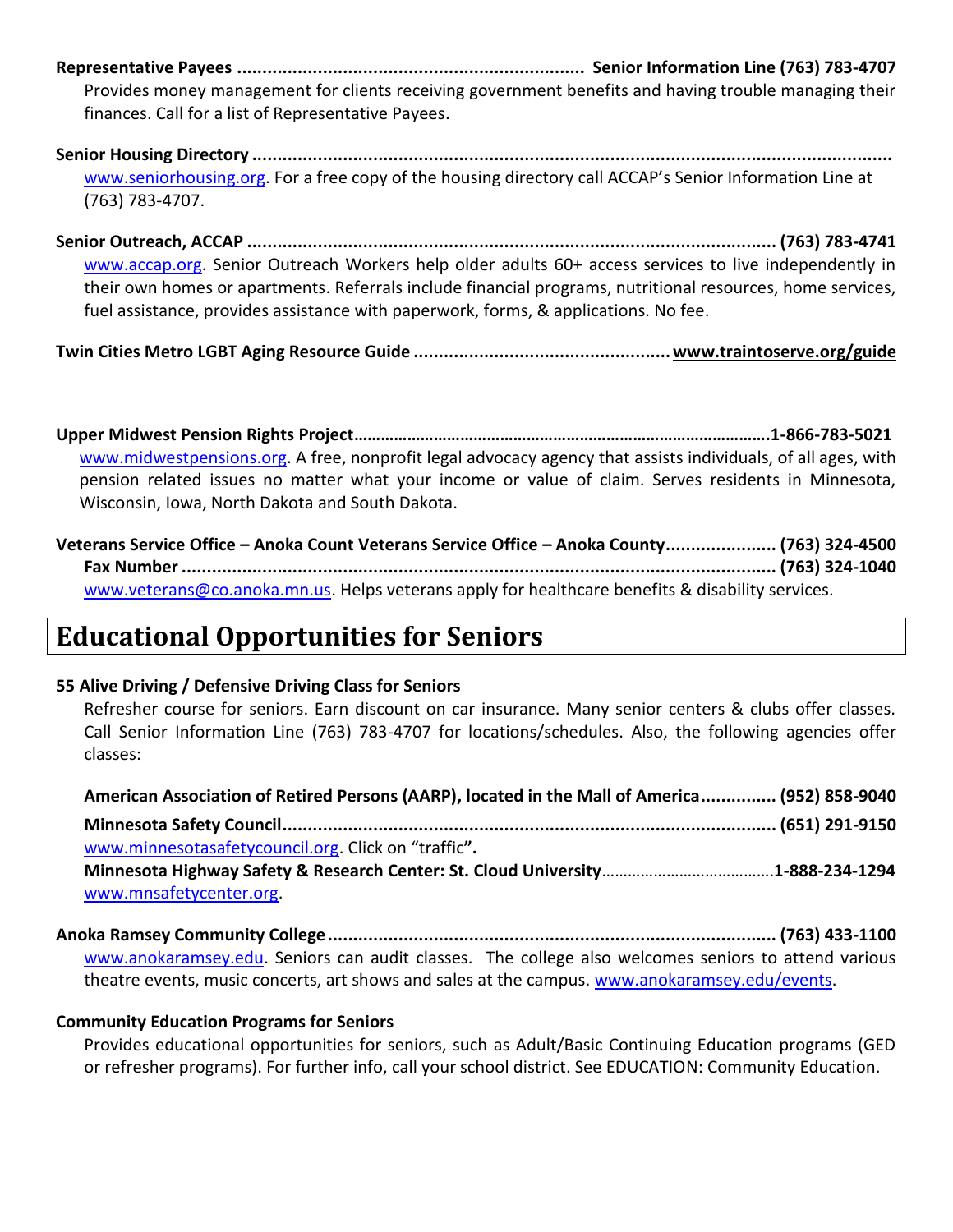**Family Caregiver Connection................................................................................................... (763) 324-1608**

[www.anokacounty.us/caregivers.](http://www.anokacounty.us/caregivers) Volunteers provide a break to caregivers of older adults. Care receivers must be 55+ years of age and unable to be left alone for more than 2 hours. Support groups available for caregivers and their families. Individualized caregiver coaching, counseling and education, caregiver support groups, group respite, health and spiritual connections and community educational opportunities. Group respite is provided at multiple locations.

# **Employment Opportunities for Seniors**

**Foster Grandparent Program .................................................................................................. (651) 310-9448** Serve in school or early childhood education setting helping children with special needs. Receive tax-free hourly stipend as well as travel allowance and meals on site.

**Senior Community Service Employment Program, Anoka County ............................................ (763) 324-2284** A work-site placement program to increase job skills for low-income people 55 & older.

**Senior Companion Program through LSS ................................................................................ (651) 310-9459** Make weekly one on one visits to other seniors. Receives meal allowance & mileage. If income eligible, may also receive hourly stipend.

**Senior Kinship Program (ACCAP)…..………………………………………………………………………………………..(763) 783-4745** Offers weekly one-on-one services, where seniors provide assistance and friendship to isolated or homebound seniors.

# **Social Opportunities for Seniors**

#### **YMCA**

**Andover,** 15200 Hanson Blvd, Andover 55304 **.................................................................... (763) 230-9622 Chain of Lakes,** 7690 Village Dr, Lino Lakes 55014**............................................................... (651) 795-9622 Emma B. Howe,** 8950 Springbrook Dr, Coon Rapids 55433 **.................................................. (763) 785-7882** [www.ymcatwincities.org.](http://www.ymcatwincities.org/) Offers several group fitness programs for seniors in a safe, climate controlled environment. Arthritic swim sessions.

#### **Senior Citizen Community & "Drop-in" Centers**

*These facilities are used for activities such as cards, dances, community education for seniors, & regularly planned activities. Several Senior Centers provide support groups for seniors.* 

| Blaine/Mary Ann Young Senior Center, 9150 Central Ave NE, Blaine 55434  (763) 786-9375 |  |
|----------------------------------------------------------------------------------------|--|
| Columbia Heights Senior Center, 530 Mill St, Columbia Heights 55421 (763) 706-3735     |  |
|                                                                                        |  |
|                                                                                        |  |
| Coon Rapids Senior Services, 11155 Robinson Dr NW, Coon Rapids 55433  (763) 767-6473   |  |
|                                                                                        |  |
|                                                                                        |  |
|                                                                                        |  |
|                                                                                        |  |
|                                                                                        |  |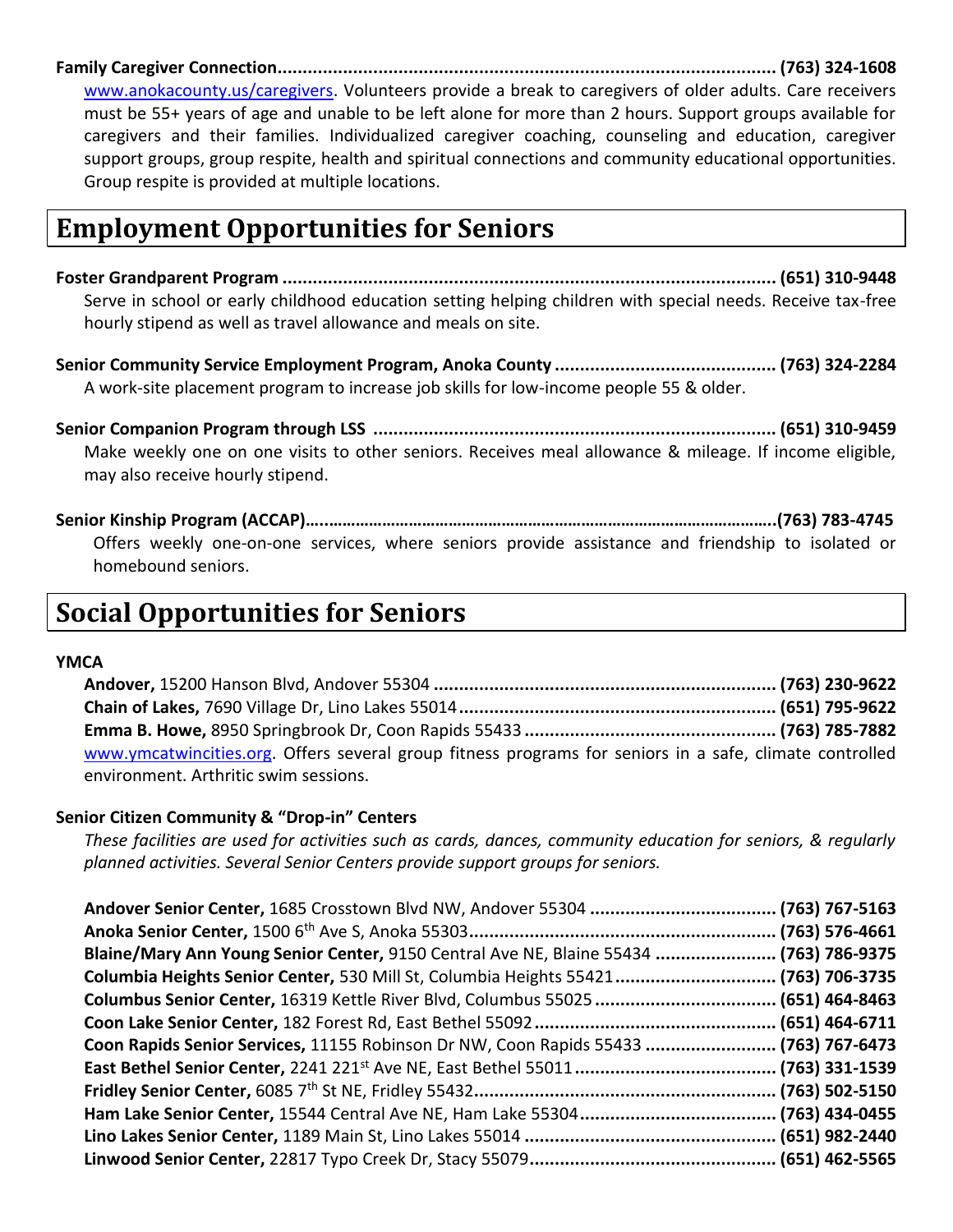**Oak Grove Senior Center,** 19900 Nightingale St NW, Oak Grove 55011**...............second & fourth Wed/mo. Ramsey Senior Center,** 15050 Armstrong Blvd NW, Ramsey 55303 **..................................... (763) 427-1410**

**Senior Citizens' Clubs in Anoka County............................................... Senior Information Line (763) 783-4707** *In addition to the Senior Centers listed, many local senior clubs provide opportunities for friendship, support, & local activities. For further information on any of the following organizations, call ACCAP's Senior Information Line. Many area churches also have their own Senior Clubs & activities*

Andover Senior Citizens Club Linwood Golden Club Columbia Heights Golden Age Club Nowthen Senior Club Columbus Senior Citizens Oak Grove Senior Club Coon Rapids Super Seniors Ramsey Senior Citizen Club Kraus-Hartig Senior Club St. Francis Senior Citizens

East Bethel Senior Club Spring Lake Park Senior Club-Club 55

#### **Trips & Tours**

Contact your local Community Education Department or Senior Center for scheduled trips & tours.

# **Volunteer Opportunities for Seniors**

**Alexandra House, Inc.............................................................................................................. (763) 795-5452** [www.alexandrahouse.org.](http://www.alexandrahouse.org/) Community based nonprofit organization that provided emergency shelter, support services, & community/legal advocacy to victims of domestic and sexual violence. A wide variety of volunteer opportunities are available. Contact the Volunteer Coordinator.

**American Red Cross, Minnesota Region .................................................................................. (612) 871-7676** [www.redcross.org.](http://www.redcross.org/) Volunteers are the heart of the Red Cross. Nearly 4,000 volunteers support the Red Cross in Minnesota. They contribute a varying number of hours – from very infrequently to nearly fulltime. Please consider giving your time to the Red Cross. From serving meals to disaster victims, to helping with blood drives, volunteers contribute throughout our community. Our volunteers teach CPR, Babysitter's Training, and brief soldiers on Red Cross services before they deploy. They help us prepare for disaster and recover from the aftermath. Opportunities are available throughout the Twin City Metro and the state of Minnesota.

**Anoka County Retired & Senior Volunteer Program (R.S.V.P.) ................................................. (763) 324-1661** Offers opportunities to persons 55 & older to participate in their communities through volunteer services.

**Chores & More ....................................................................................................................... (763) 783-4767** For older adults 60+ in Anoka County. We do various household services including housekeeping, minor home repairs, & seasonal chores such as lawn mowing, lawn clean-up, and snow removal. Funding support is provided by Metropolitan Area Agency on Aging, Inc. as part of the "Older Americans Act Program."

**Family Caregiver Connection................................................................................................... (763) 324-1608** [www.anokacounty.us/caregivers.](http://www.anokacounty.us/caregivers) Volunteers needed to provide in-home visits with older adults living with chronic health issues. Respite volunteers provide safety & companionship with older adult while the family caregiver gets a break. Volunteers are also needed to oversee older adults with chronic illness in a group setting with other volunteers and a parish nurse overseeing the program. Training is provided.